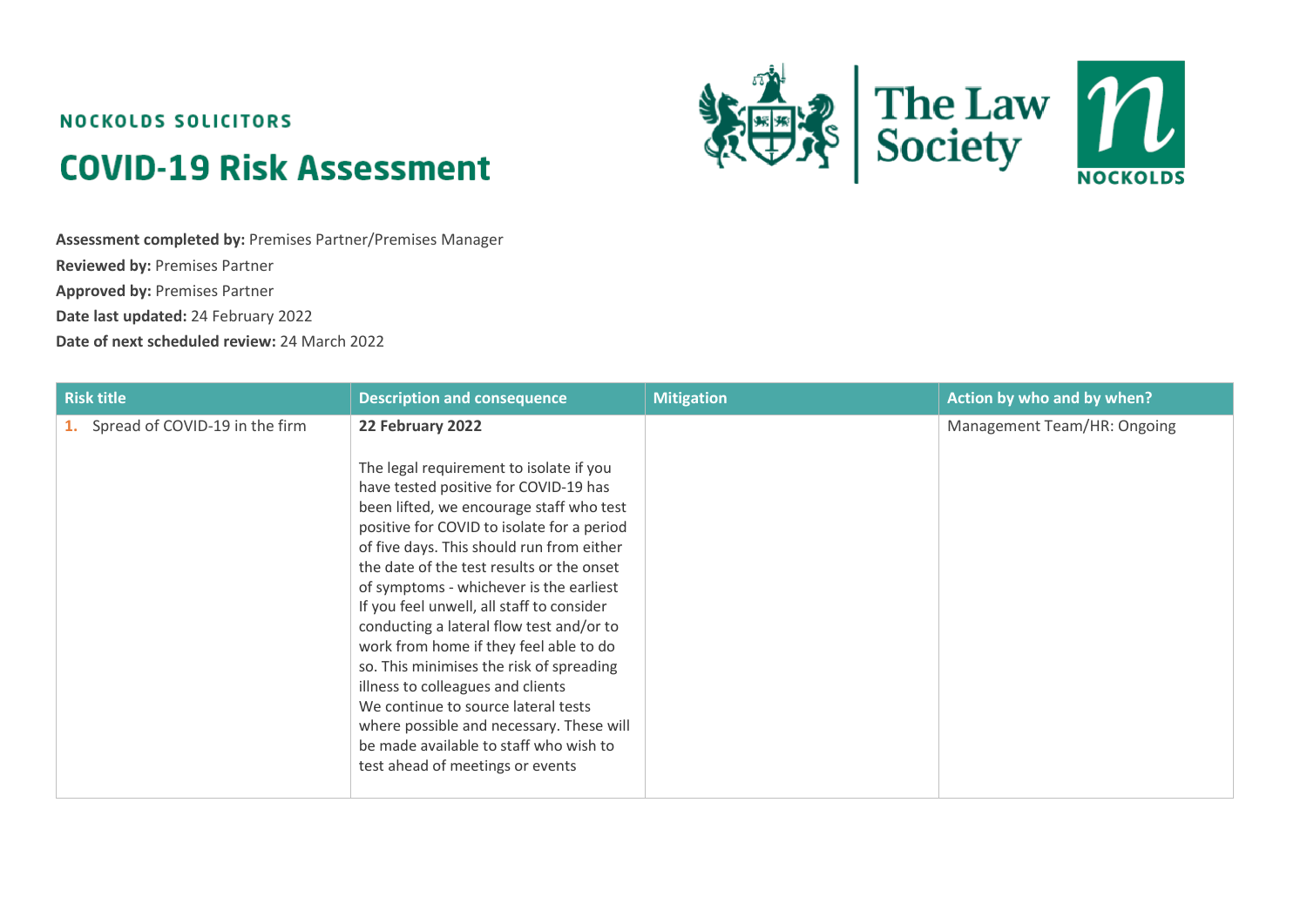



| Supplies of hand sanitiser face coverings<br>and gloves will remain available in<br>meeting rooms and communal areas<br>Office fogging was conducted in mid-<br>February and provides a further one-<br>months protection. Fogging will be<br>paused from this point and can be<br>reintroduced if the COVID risk indicates<br>this is unnecessary and sensible<br>precaution. |  |
|--------------------------------------------------------------------------------------------------------------------------------------------------------------------------------------------------------------------------------------------------------------------------------------------------------------------------------------------------------------------------------|--|
| From 27 January 2022 you will not be<br>required to wear a face covering,<br>including in communal areas of schools,<br>but the government suggests you<br>continue to wear one in crowded and<br>indoor spaces where you may<br>encounter people you do not normally<br>meet.                                                                                                 |  |
| You will no longer need to show your<br>NHS COVID Pass at venues and events<br>by law.                                                                                                                                                                                                                                                                                         |  |
| From 19 January 2022 you are no<br>longer asked to work from home if you<br>can. Hybrid Working Policy in place.                                                                                                                                                                                                                                                               |  |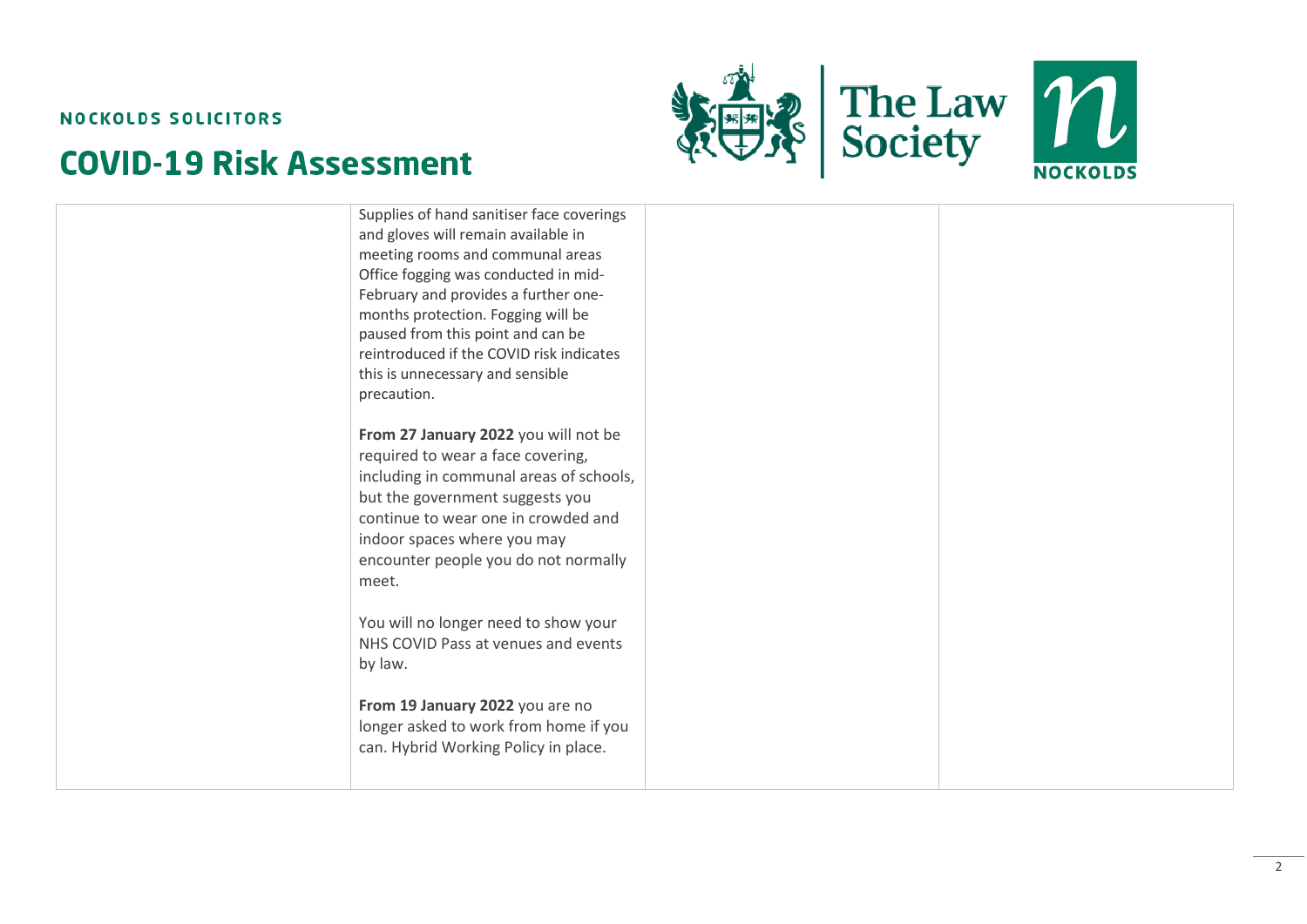



| a temperature. Tests must be at least<br>24 hours apart. If either test is positive,<br>wait 24 hours before testing again.<br>From 11 January 2022 if you get a<br>positive rapid lateral flow test result,<br>most people will not need to take a PCR<br>test to confirm the result. You must<br>self-isolate immediately if you get a<br>positive rapid lateral flow test result.<br>The work from home guidance has<br>been extended until 26 January 2022 as |  |
|-------------------------------------------------------------------------------------------------------------------------------------------------------------------------------------------------------------------------------------------------------------------------------------------------------------------------------------------------------------------------------------------------------------------------------------------------------------------|--|
| part of the general extension of the<br>plan B restrictions.<br>From 22 December if you've tested<br>positive or have symptoms, you can<br>stop self-isolating after seven days<br>instead of 10 days if you get two<br>negative lateral flow test results on day<br>six and seven.                                                                                                                                                                               |  |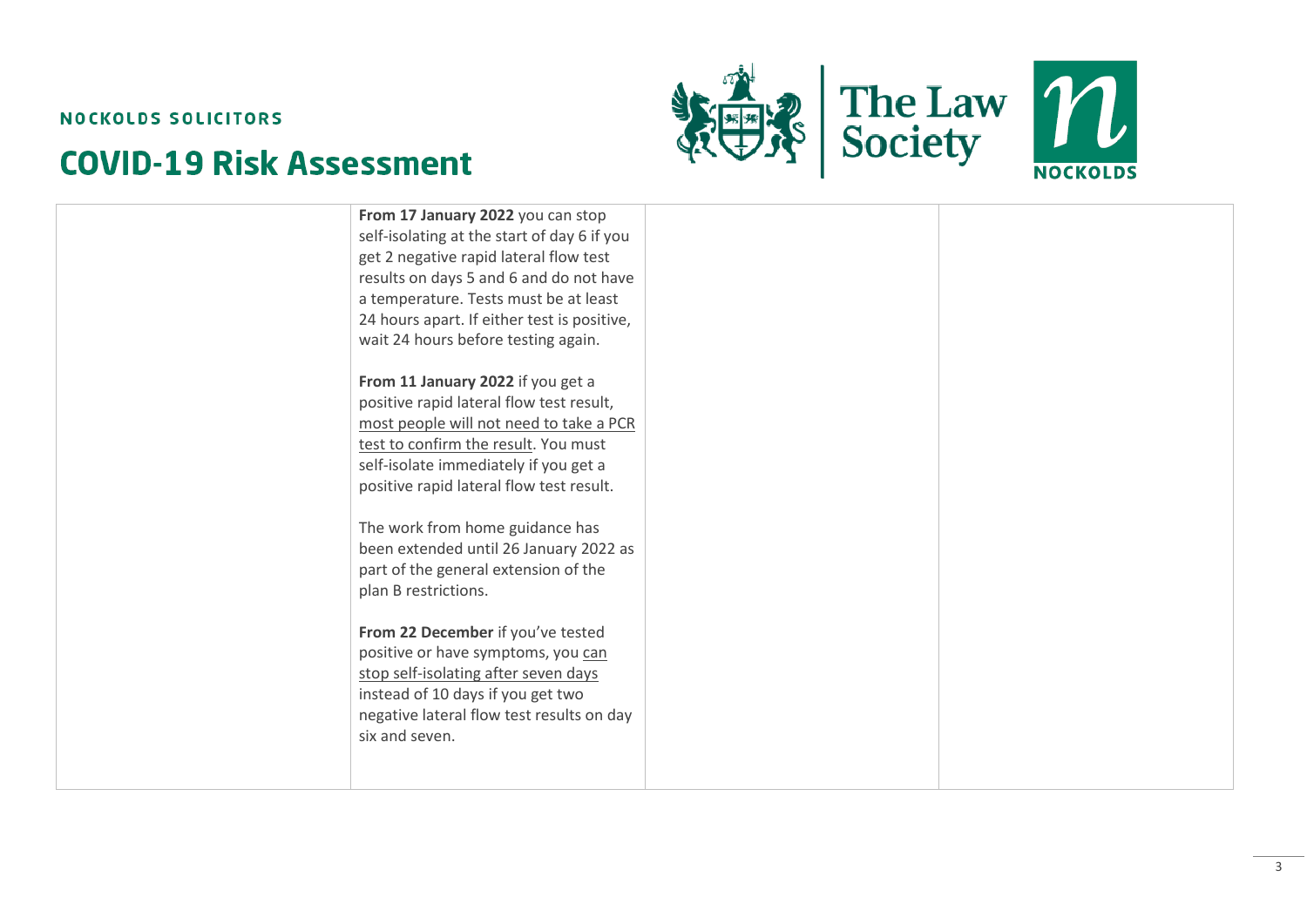



| From Monday 13 December 2021<br>where possible, people should work at<br>home.                                                                                                                                                                                                                         |  |
|--------------------------------------------------------------------------------------------------------------------------------------------------------------------------------------------------------------------------------------------------------------------------------------------------------|--|
| All members of staff who are seeing<br>clients or dealing with members of the<br>public to wear masks. All clients<br>attending the offices shall be asked to<br>wear masks.                                                                                                                           |  |
| Anyone encounters anyone with<br>Omicron, then they must currently self-<br>isolate for 10 days regardless of your<br>vaccination status. You will be<br>contacted by NHS Test and trace.                                                                                                              |  |
| We encourage all visitors and staff to<br>wear facemasks during face-to-face<br>meetings.                                                                                                                                                                                                              |  |
| From 5 November if you're eligible, you<br>can book a booster vaccine<br>appointment online if it's been at least<br>five months since your second dose. Or<br>you can get a booster vaccine at a walk-<br>in site without an appointment if it's<br>been at least 6 months since your<br>second dose. |  |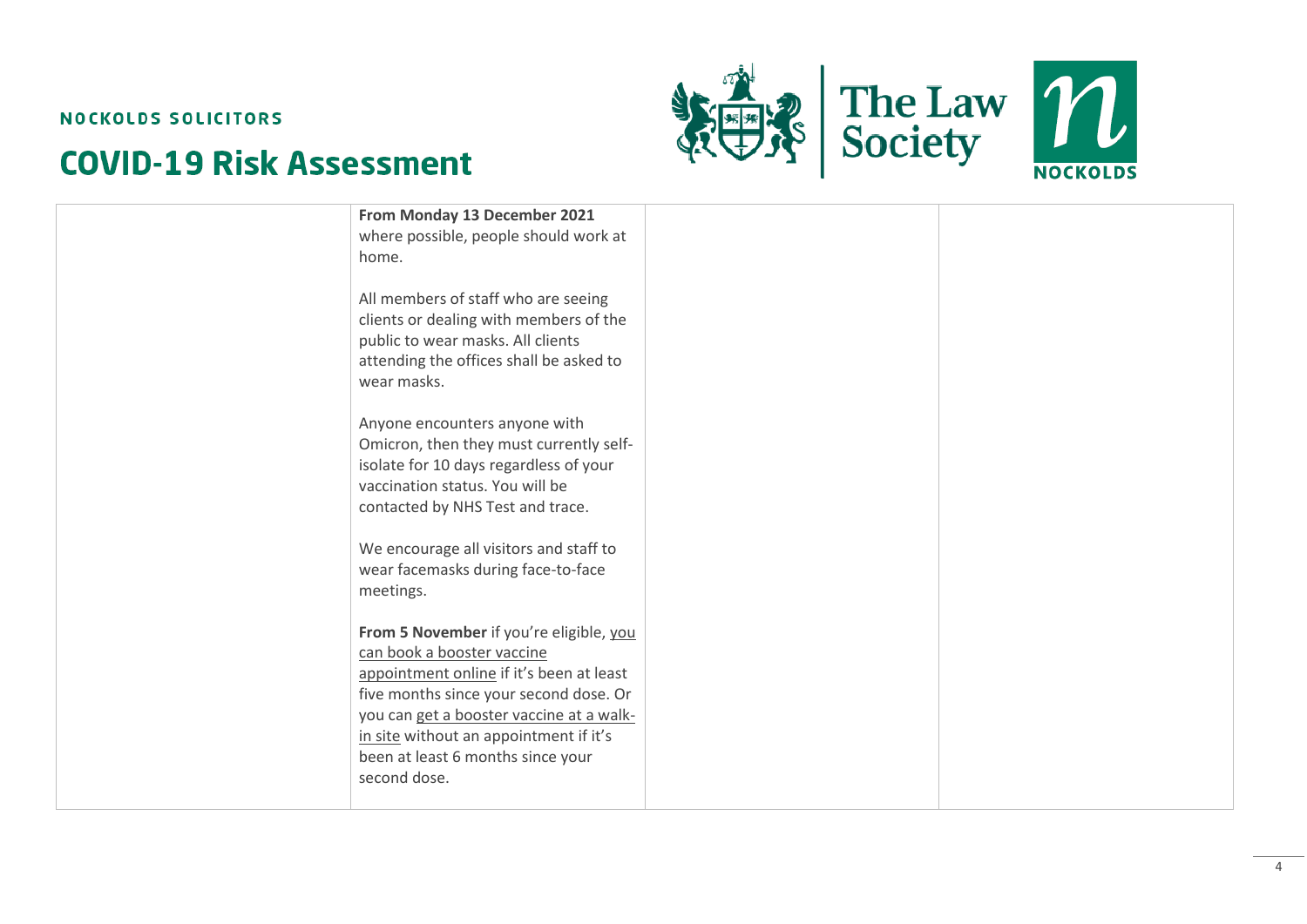



| People aged 40 to 49 are offered a<br>booster of either Pfizer or Moderna<br>vaccine 6 months after their second<br>dose. Book your vaccination<br>appointment online or find a walk-in<br>clinic.                         |  |
|----------------------------------------------------------------------------------------------------------------------------------------------------------------------------------------------------------------------------|--|
| If you're travelling to England from<br>abroad you must take a PCR test before<br>the end of day 2 following your arrival<br>and self-isolate until you get a negative<br>test result, even if you're fully<br>vaccinated. |  |
| If you're a contact of someone who<br>may have been infected with the<br>Omicron variant, you must self-isolate<br>for 10 days, regardless of your age or<br>vaccination status.                                           |  |
| Lateral flow tests available on site.<br>From 16 August, you will not be<br>required to self-isolate if you are<br>notified you have had close contact<br>with someone with COVID-19 and any<br>of the following apply:    |  |
| You are fully vaccinated<br>$\mathcal{Y}$                                                                                                                                                                                  |  |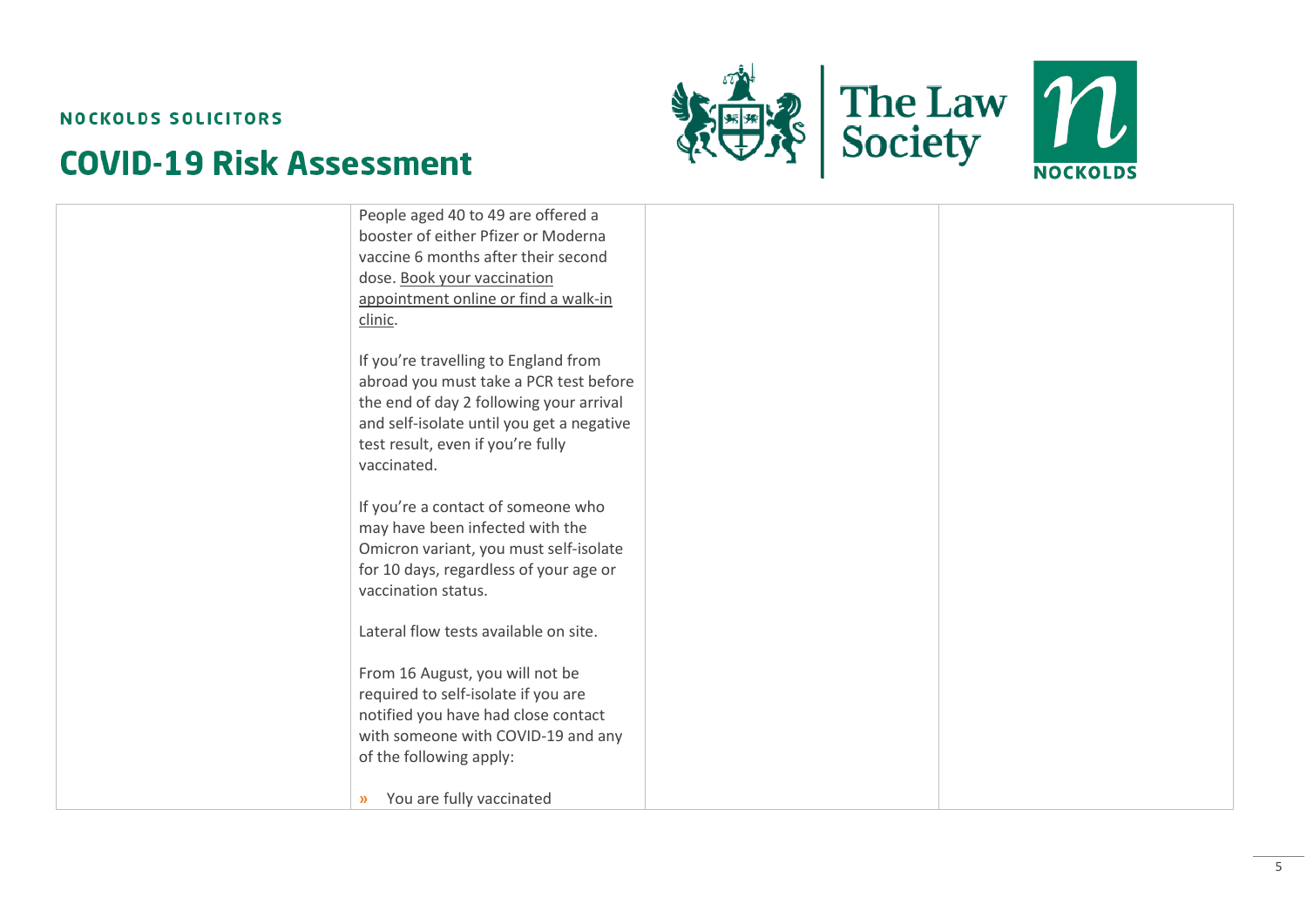



| $\boldsymbol{\mathcal{Y}}$<br>six months<br>$\boldsymbol{\mathcal{Y}}$<br>COVID-19 vaccine trial<br>$\mathcal{Y}$<br>for medical reasons                                                 | You are below the age of 18 years<br>You have taken part in or are<br>currently part of an approved<br>You are not able to get vaccinated                                                                                                                                                |
|------------------------------------------------------------------------------------------------------------------------------------------------------------------------------------------|------------------------------------------------------------------------------------------------------------------------------------------------------------------------------------------------------------------------------------------------------------------------------------------|
| been vaccinated with an MHRA<br>of that vaccine.                                                                                                                                         | Fully vaccinated means that you have<br>approved COVID-19 vaccine in the UK,<br>and at least 14 days have passed since<br>you received the recommended doses                                                                                                                             |
| let you know that you have been<br>identified as a contact and check<br>self-isolate. If you are not legally<br>required to self-isolate you will be<br>given guidance on preventing the | NHS Test and Trace will contact you to<br>whether you are legally required to<br>provided with advice on testing and<br>spread of COVID-19. Even if you do not<br>have symptoms, you will be advised to<br>have a PCR test as soon as possible.<br>Children aged 4 and under will not be |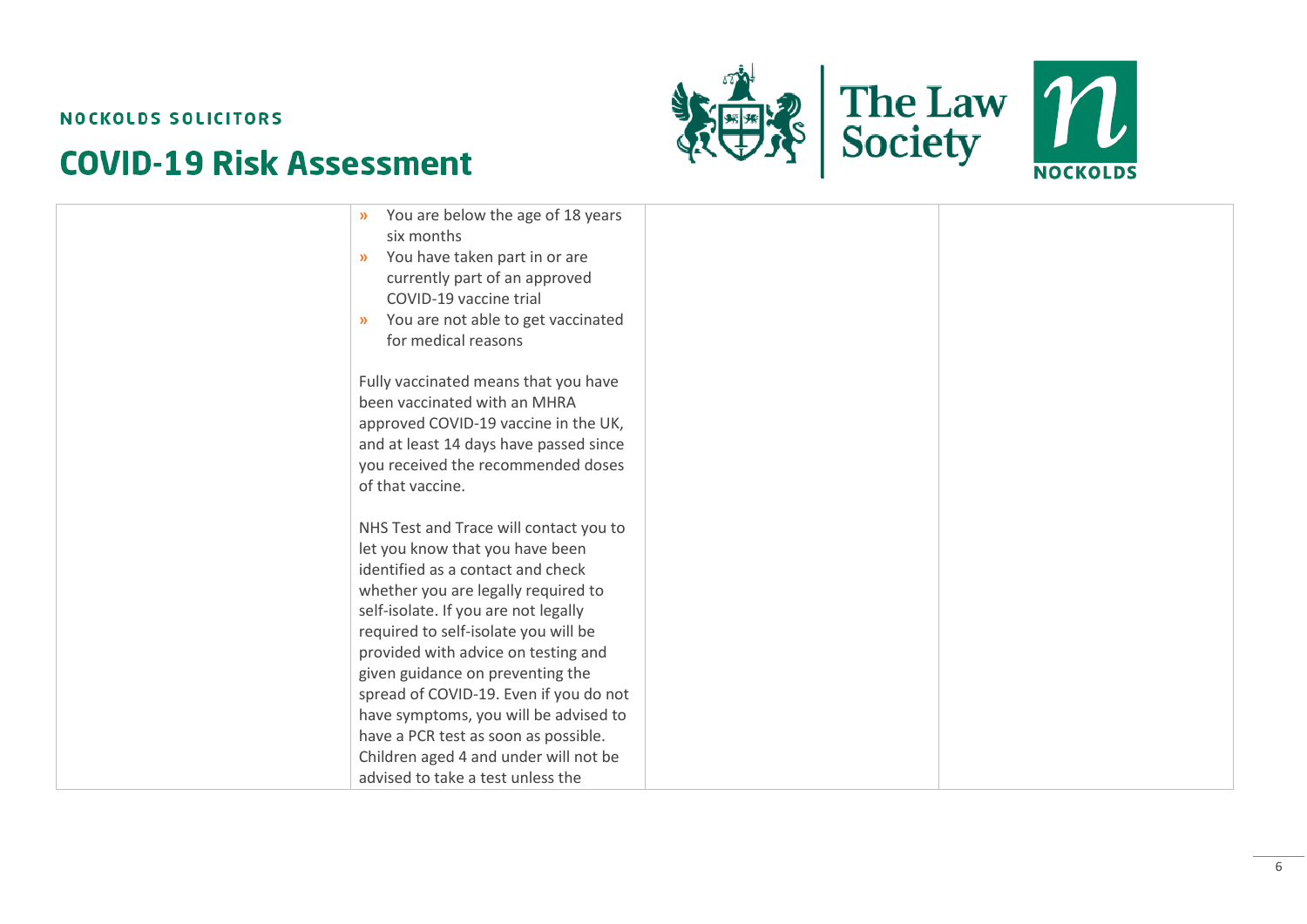



| positive case was someone in their own<br>household.                                                                                                                                                                                                                                                                                                                                        |          |
|---------------------------------------------------------------------------------------------------------------------------------------------------------------------------------------------------------------------------------------------------------------------------------------------------------------------------------------------------------------------------------------------|----------|
| You should not arrange to have a PCR<br>test if you have previously received a<br>positive PCR test result in the last 90<br>days, unless you develop any new<br>symptoms of COVID-19, as it is possible<br>for PCR tests to remain positive for<br>some time after COVID-19 infection.                                                                                                     |          |
| Even if you are vaccinated, you can still<br>be infected with COVID-19 and pass it<br>on to others. If you are identified as a<br>contact of someone with COVID-19 but<br>you are not required to self-isolate, you<br>can help protect others by following<br>the guidance on how to stay safe and<br>help prevent the spread. As well as<br>getting a PCR test, you may also<br>consider: | Premises |
| Limiting close contact with people<br>$\rightarrow$<br>outside your household, especially<br>in enclosed spaces<br>Wearing a face covering in enclosed<br>$\mathcal{Y}$<br>spaces and where you are unable<br>to maintain social distancing                                                                                                                                                 |          |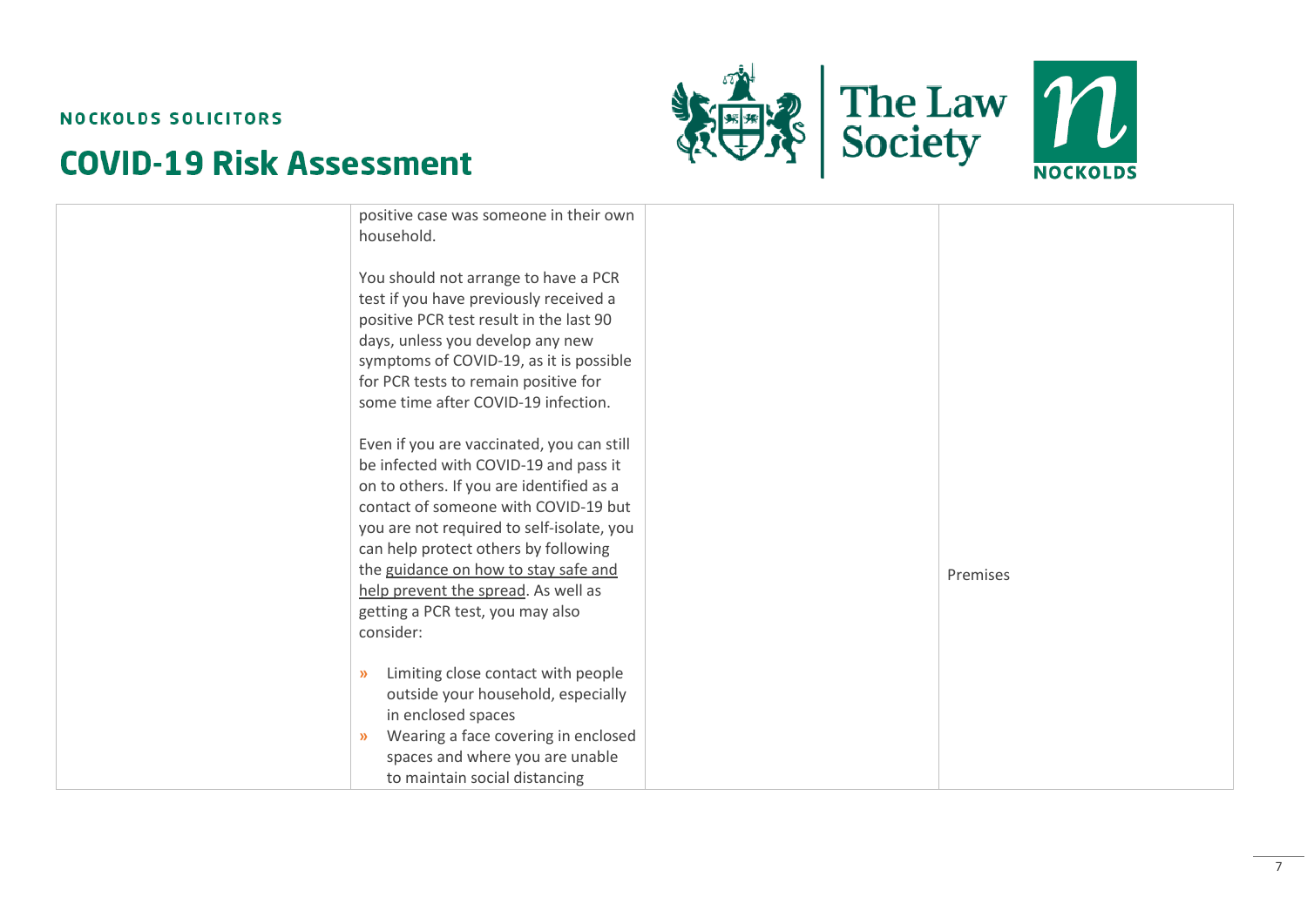



| Limiting contact with anyone who<br>$\mathbf{y}$<br>is clinically extremely vulnerable<br>Taking part in twice weekly LFD<br>$\mathcal{Y}$<br>testing |                                          |
|-------------------------------------------------------------------------------------------------------------------------------------------------------|------------------------------------------|
| This advice applies until 10 full days<br>after your most recent contact with the<br>person who has tested positive for<br>COVID-19.                  | <b>Management Team/Premises: Ongoing</b> |
| In England there are no limits on how<br>many people you can meet.                                                                                    |                                          |
| 1-metre guidance has been removed<br>except in hospitals and passport control<br>when entering.                                                       |                                          |
| Face coverings are no longer a legal<br>requirement. The government still<br>expects and recommends them in<br>crowded and enclosed spaces.           | Management Team/HR: Ongoing              |
| Some shops and transport operators<br>will still require masks.                                                                                       |                                          |
| For further information<br>https://www.gov.uk/guidance/covid-<br>19-coronavirus-restrictions-what-you-<br>can-and-cannot-do#history                   |                                          |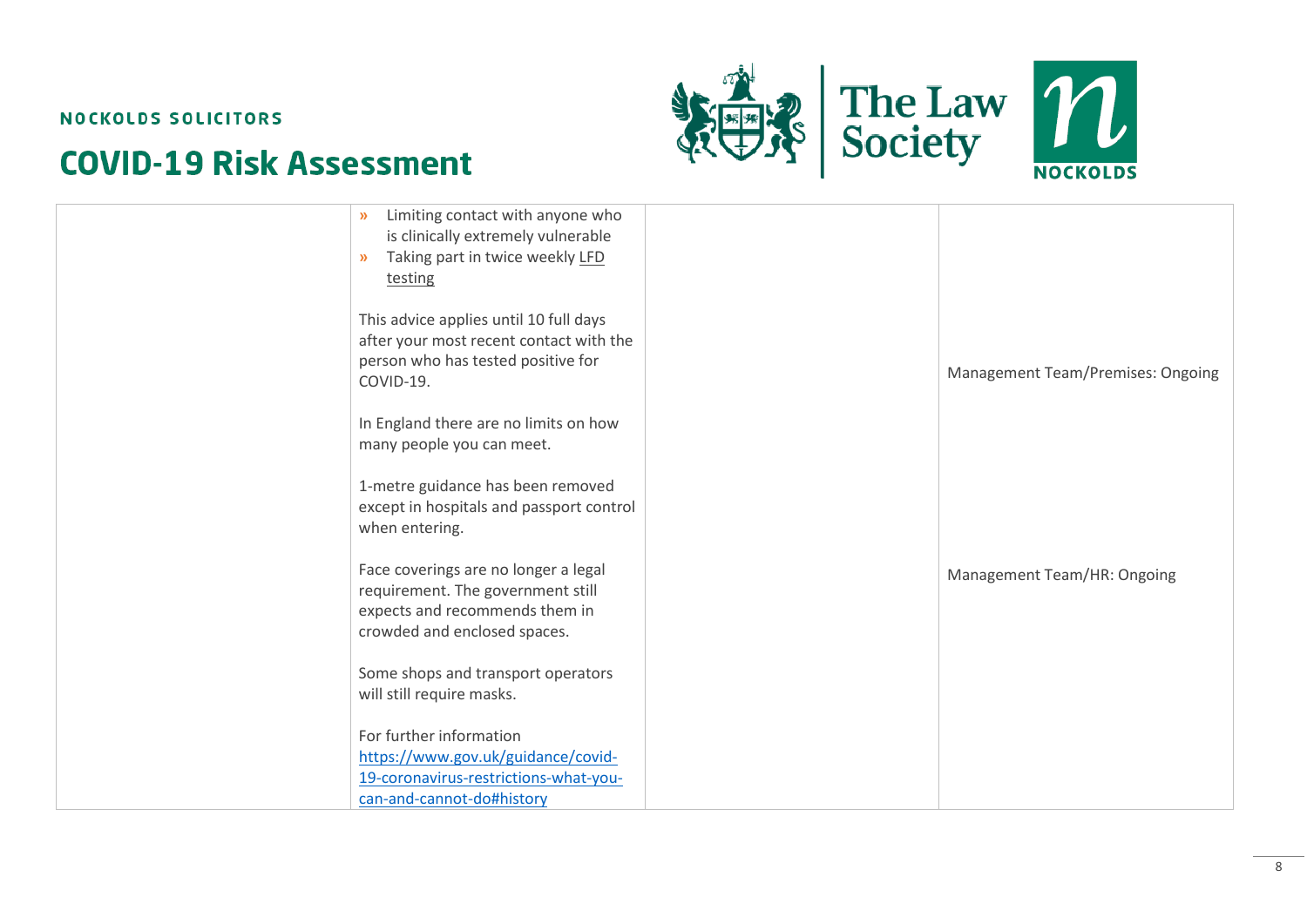



| From Monday 19 July, move to stage 4<br>of the Nockolds roadmap and week one<br>of the hybrid working plan for those<br>who would prefer to continue to<br>remote work for 40% of their working<br>week.                                                                                           |  |
|----------------------------------------------------------------------------------------------------------------------------------------------------------------------------------------------------------------------------------------------------------------------------------------------------|--|
| Continue to closely monitor the<br>regional COVID situation, in particular<br>vaccination levels and hospital<br>admissions as a measure of the<br>effectiveness of the vaccine<br>programme. This information is fed into<br>the COVID risk assessment undertaken<br>regularly.                   |  |
| From 19 July, all government<br>restrictions including social distancing<br>will be removed. Easing the maximum<br>room occupancy guidance, and teams<br>will plan based on their own office<br>areas and needs.<br>Continuing our COVID-secure approach,<br>the following measures will remain in |  |
| place until September, when the need<br>will be reviewed once again.                                                                                                                                                                                                                               |  |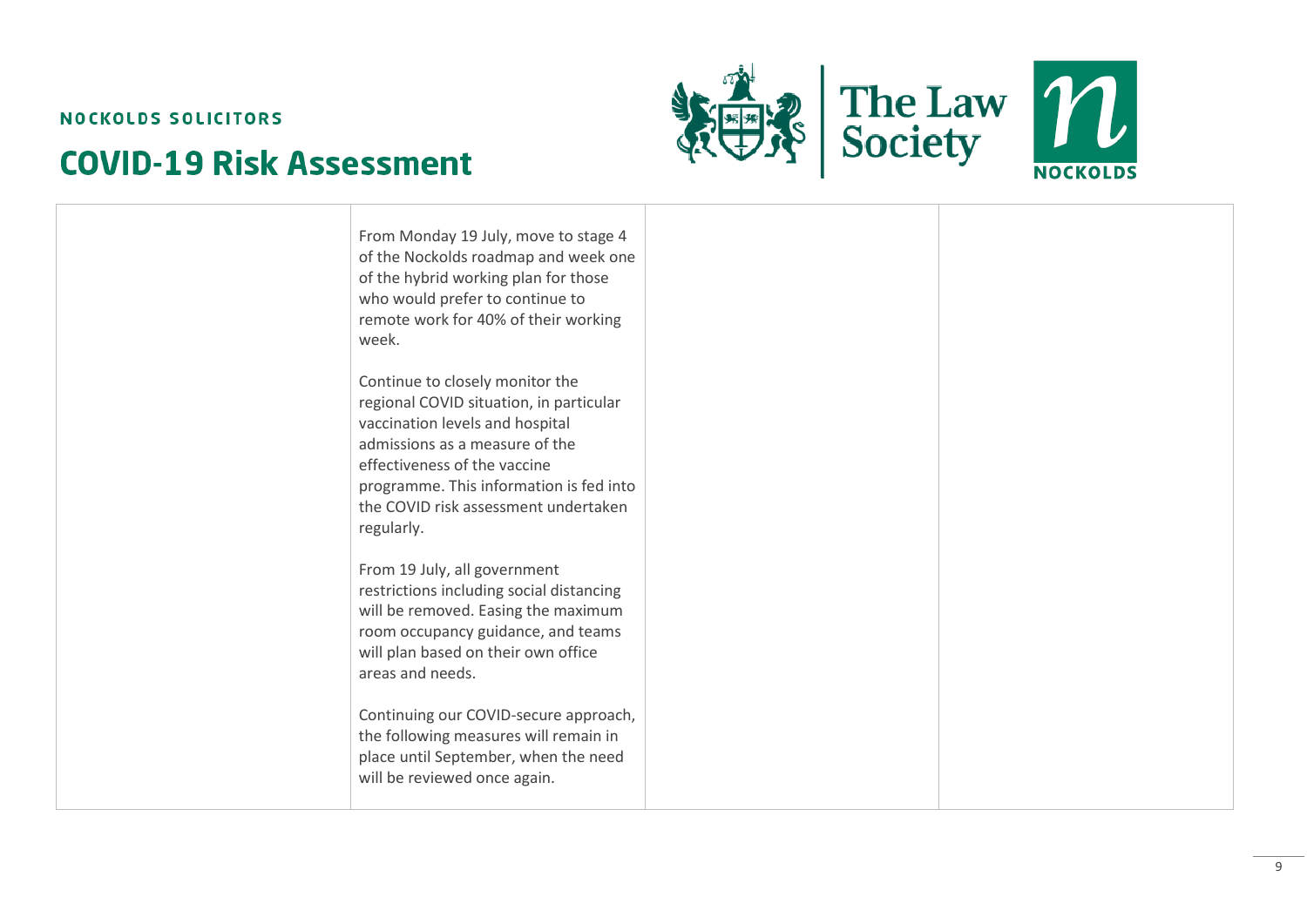



| London office will now have a 'soft'<br>opening (meetings with clients and                                                                                                         |  |
|------------------------------------------------------------------------------------------------------------------------------------------------------------------------------------|--|
| Visitor numbers in reception will<br>continue to be managed.                                                                                                                       |  |
| Hands, face, space signage will remain<br>in place.                                                                                                                                |  |
| Face coverings for visitors to the office<br>will be encouraged.                                                                                                                   |  |
| Screens will remain available in the<br>meeting rooms for use.                                                                                                                     |  |
| Occupancy numbers on the<br>kitchens/staff rooms will remain<br>restricted and we encourage use of the<br>outdoor spaces for informal and social<br>meet ups such as lunch breaks. |  |
| Reception screens and sanitiser<br>stations will remain in place.                                                                                                                  |  |
| Preventative anti-COVID fogging will<br>continue to be applied to all communal<br>and open plan working areas in<br>Bishop's Stortford and London.                                 |  |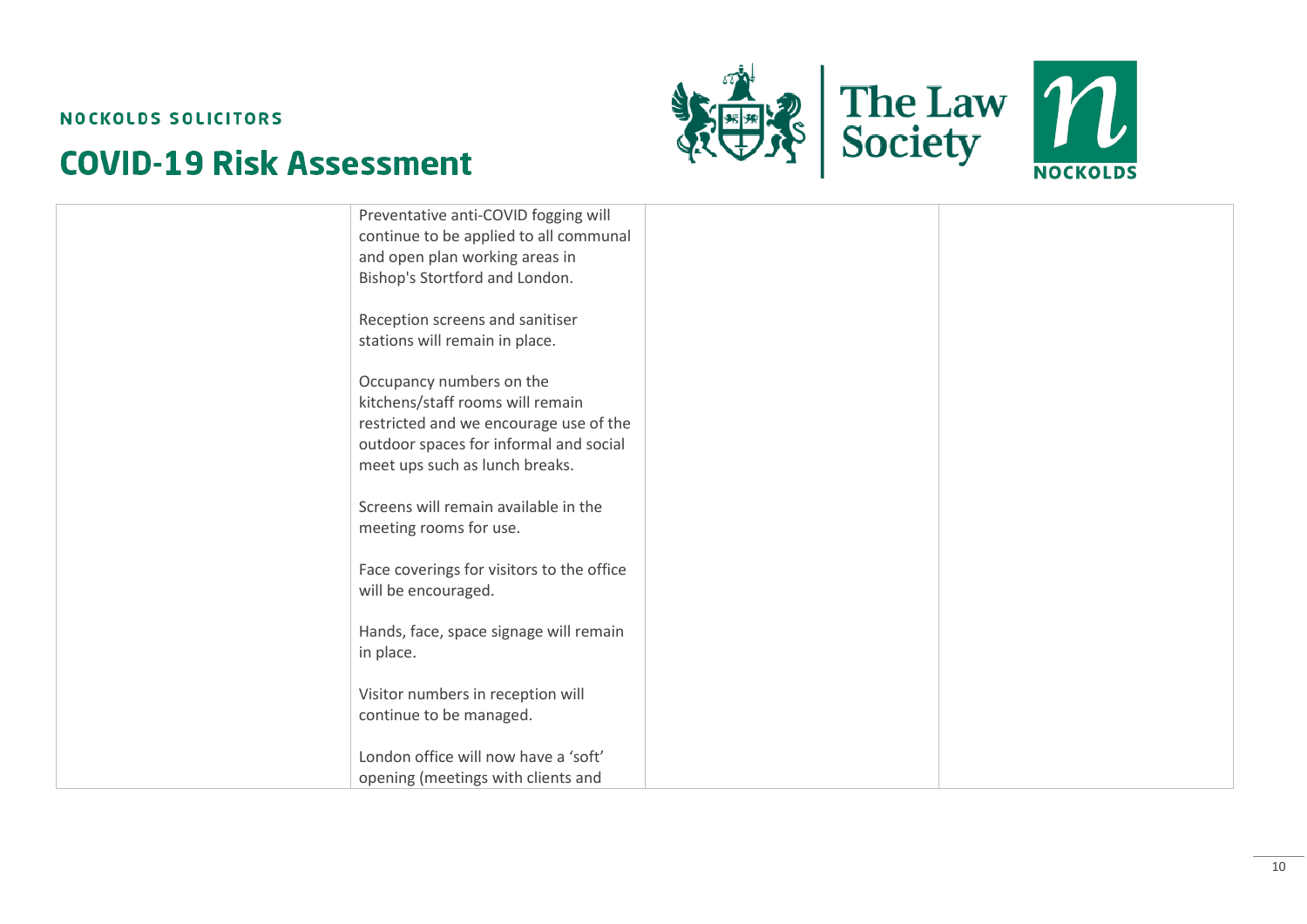



|                                                 | colleagues can be held in the office and<br>inter-office working is now permitted).<br>This will result in multiple individuals<br>(partners, associates and staff)<br>becoming infected and possibly<br>seriously or fatally ill. |                                                                                                                                                                                                                                                                                                                                                                                                                                                                                                                                        |                                                                      |
|-------------------------------------------------|------------------------------------------------------------------------------------------------------------------------------------------------------------------------------------------------------------------------------------|----------------------------------------------------------------------------------------------------------------------------------------------------------------------------------------------------------------------------------------------------------------------------------------------------------------------------------------------------------------------------------------------------------------------------------------------------------------------------------------------------------------------------------------|----------------------------------------------------------------------|
| 2. Spread of COVID-19 to clients or<br>visitors | This will result in multiple individuals<br>(partners, staff, visitors/clients and<br>contractors) becoming infected and<br>possibly seriously or fatally ill                                                                      | Outdoor events: people can meet in a<br>group of six people, or with members<br>of up to two households.<br>Up to 30 people will be able to attend<br>weddings, receptions, and wakes, as<br>well as funerals. This limit will also<br>apply to other types of significant life<br>events including bar mitzvahs and<br>christenings.<br>Most legal restrictions on meeting<br>others outdoors will be lifted - although<br>gatherings of over 30 people will<br>remain illegal. Indoors, the Rule of 6 or<br>2 households will apply. | Management Team/Premises: Ongoing<br><b>Management Team: Ongoing</b> |
|                                                 |                                                                                                                                                                                                                                    | (Government to review 19 July 2021)<br>This Risk Assessment will be reviewed<br>again following any changes by the<br>government.                                                                                                                                                                                                                                                                                                                                                                                                      | <b>Management Team: Ongoing</b>                                      |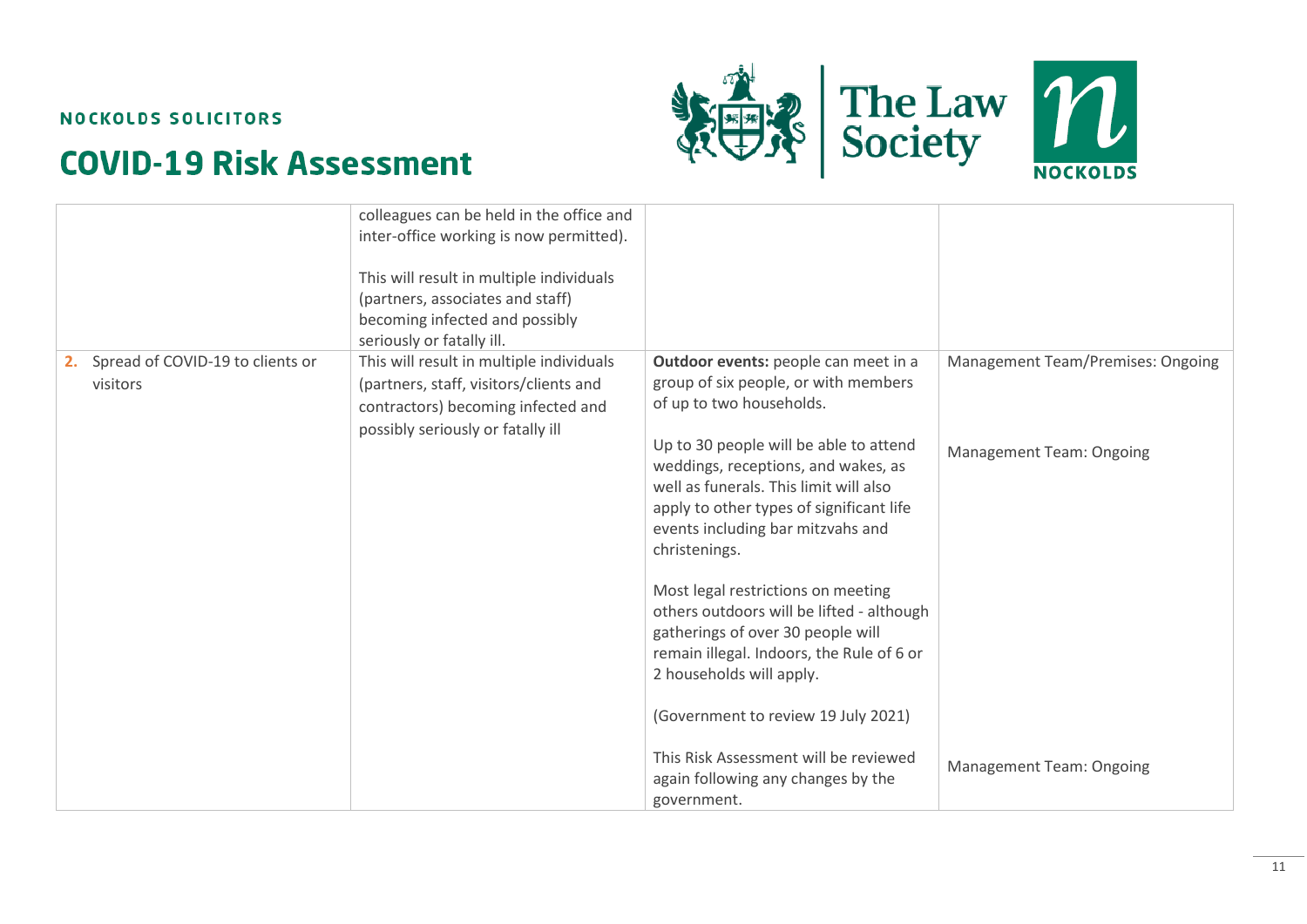



|  | 62 staff have had the booster                                                                                  |                                  |
|--|----------------------------------------------------------------------------------------------------------------|----------------------------------|
|  | Face-to-face meetings discouraged with<br>conference calls to be used instead                                  | Premises Team: Completed         |
|  | Upper limit on meeting numbers<br>determined by available room size                                            |                                  |
|  | Meetings staggered so no congestion<br>possible                                                                |                                  |
|  | Seats removed from meeting rooms to<br>ensure physical distancing                                              | Premises Team: Completed         |
|  | Enhanced cleaning regime, including<br>before/between/after each individual<br>meeting                         |                                  |
|  | Sanitation products (hand sanitiser,<br>cleaning wipes) available inside each<br>meeting room                  | Premises Team/Reception: Ongoing |
|  | No catering/refreshments offered<br>inside meeting rooms                                                       |                                  |
|  | Pre-meeting notification (if possible)<br>sent to all attendees asking them to<br>stay away if feeling unwell. | Premises Team/Reception: Ongoing |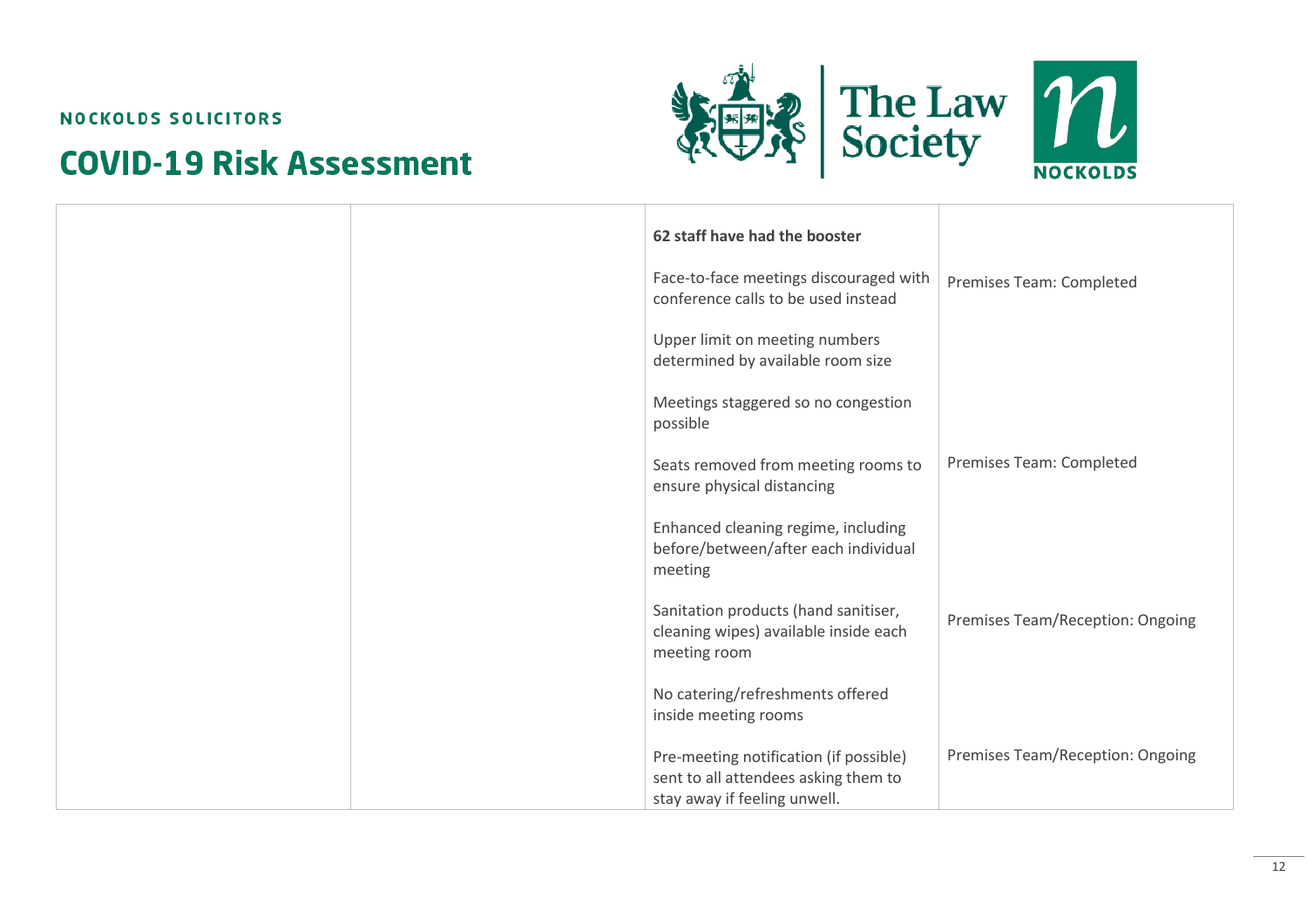



|                                                  |                                                                                                                                                                                                                                       | Physical distancing in place in<br>reception/waiting area<br>X-hour upper limit on meetings strongly<br>advised and communicated<br>No cloakroom service - visitors should<br>look after their own personal items                                                                                                                                                                                                                                                                                                                                                                                                                                          | Premises Team/Reception: Ongoing                                                 |
|--------------------------------------------------|---------------------------------------------------------------------------------------------------------------------------------------------------------------------------------------------------------------------------------------|------------------------------------------------------------------------------------------------------------------------------------------------------------------------------------------------------------------------------------------------------------------------------------------------------------------------------------------------------------------------------------------------------------------------------------------------------------------------------------------------------------------------------------------------------------------------------------------------------------------------------------------------------------|----------------------------------------------------------------------------------|
| COVID-19 case (suspected) in our<br>3.<br>office | This may result in the individual staff<br>member experiencing medical distress<br>on-site and could increase the risk of<br>onward transmission of the virus<br>among other people with whom the<br>individual has been in proximity | The single point of contact who will<br>lead the response, including contacting<br>local public health teams will be:<br>[Jennie Jones, Partner & Amanda<br>Pearson, Premises Manager.<br>The response plan will be:<br>Contact the staff member to ensure<br>$\mathbf{y}$<br>that he/she gets a test as soon as<br>possible and self-isolates for 7 days<br>and<br>Get in touch with the individuals<br>$\mathcal{Y}$<br>that are part of that staff member's<br>team or shift group and ask them<br>to work from home (reassess next<br>steps once the results of the test<br>are available. If the test is positive,<br>then self- isolate for 14 days) | Premises Partner/Premises Manager:<br>Ongoing<br><b>Management Team: Ongoing</b> |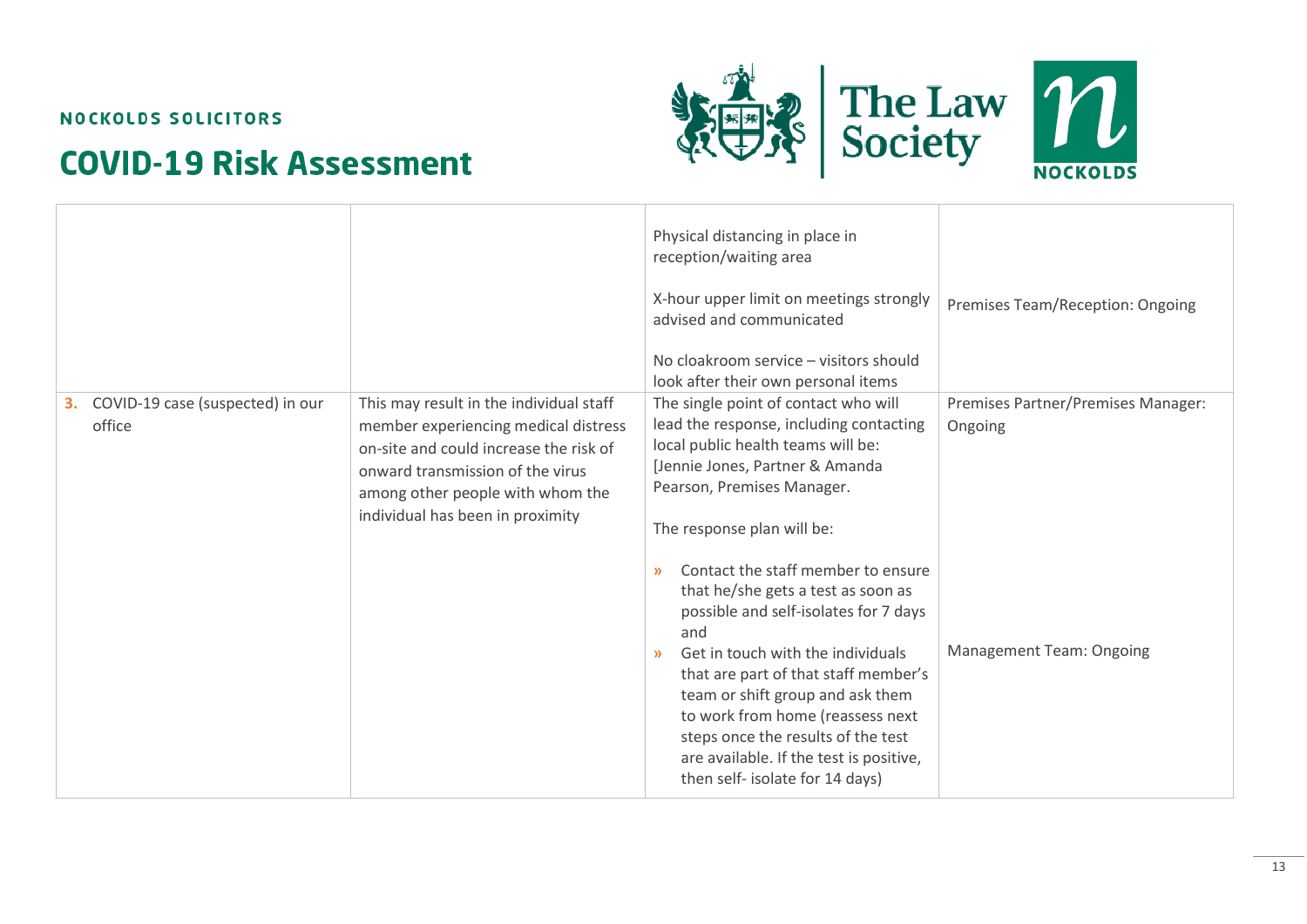



|  | Contact NHS Test and Trace and<br>$\mathbf{v}$<br>assist them with the details<br>required<br>Inform management team.<br>$\mathbf{y}$                                                                      | <b>Management Team: Ongoing</b> |
|--|------------------------------------------------------------------------------------------------------------------------------------------------------------------------------------------------------------|---------------------------------|
|  | If there's more than one case of COVID-<br>19 reported in the office we will<br>contact the local PHE health protection<br>team to report the suspected outbreak                                           |                                 |
|  | If anyone becomes unwell with a new<br>continuous cough, a high temperature<br>or loss of sense of smell in the<br>workplace, they will be sent home and<br>advised to follow the stay-at-home<br>guidance |                                 |
|  | Partners and managers to increase the<br>frequency of contact with those they<br>supervise during this time                                                                                                |                                 |
|  | Reemphasise that no-one feeling ill is<br>allowed to come to the office                                                                                                                                    |                                 |
|  | Maintaining up-to-date contact<br>information (including emergency<br>contacts) for all partners and staff                                                                                                 |                                 |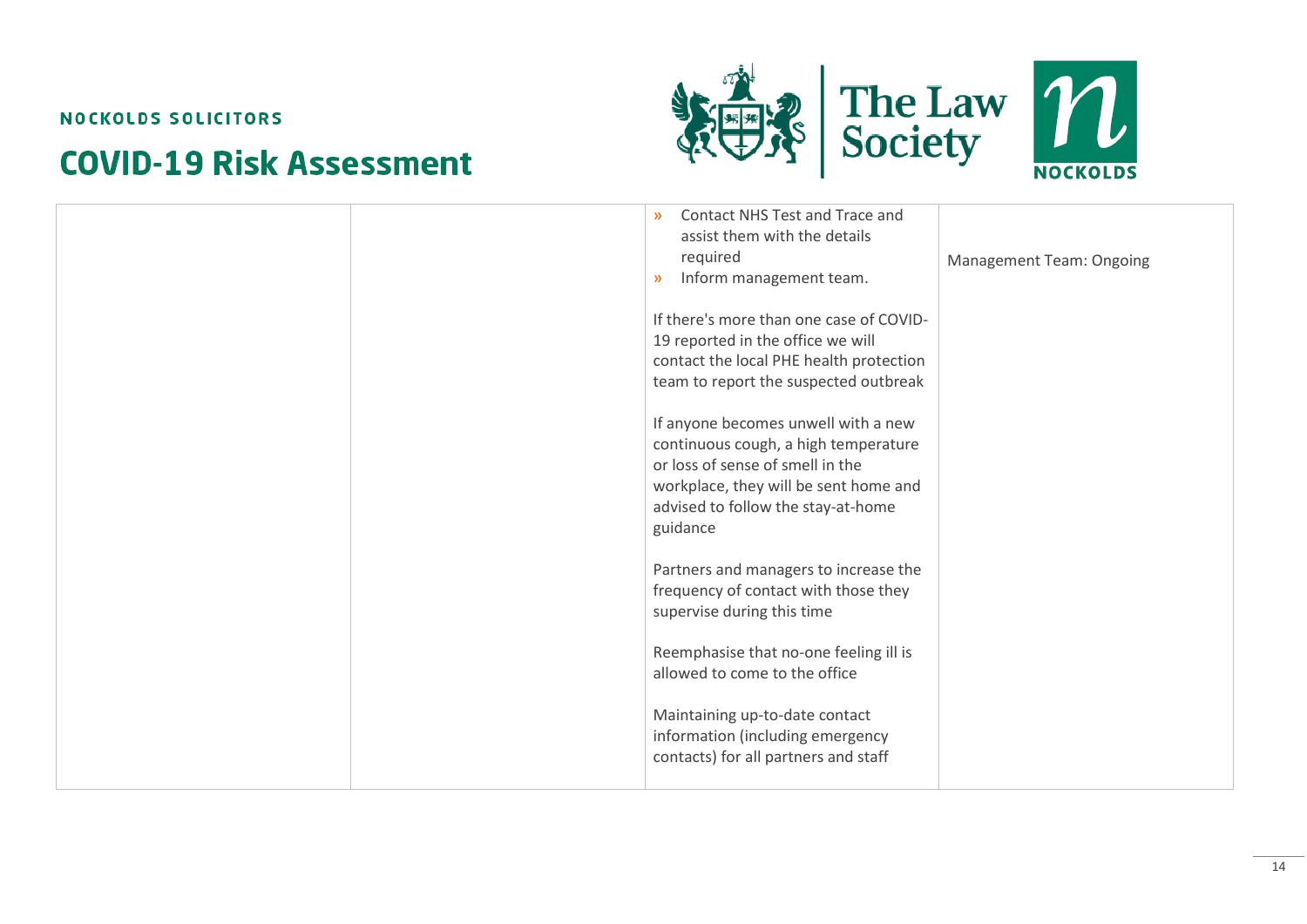



|    |                             |                                         | Record keeping on who is in and where<br>in the office on a given day to aid<br>potential contact-tracing efforts and |                                    |
|----|-----------------------------|-----------------------------------------|-----------------------------------------------------------------------------------------------------------------------|------------------------------------|
|    |                             |                                         | processes and keeping this information                                                                                |                                    |
|    |                             |                                         | for 21 days as per the Government's                                                                                   |                                    |
|    |                             |                                         | guidance                                                                                                              | <b>Premises Team: Ongoing</b>      |
|    |                             |                                         | Deep clean the area.                                                                                                  |                                    |
| 4. | COVID-19 transmission via   | This may result in increased risk of    | Marketing material (brochures and                                                                                     | Premises Team: Completed           |
|    | communal resources or areas | transmission, including to/from clients | literature), newspapers and magazines                                                                                 |                                    |
|    |                             | and visitors                            | removed from client reception area                                                                                    |                                    |
|    |                             |                                         | Pens, pads and other stationary                                                                                       |                                    |
|    |                             |                                         | removed from meeting rooms.                                                                                           |                                    |
|    |                             |                                         |                                                                                                                       |                                    |
|    |                             |                                         | If a member of staff or visitor has                                                                                   | Premises Team/Reception: Completed |
|    |                             |                                         | tested positive for COVID-19 and was                                                                                  |                                    |
|    |                             |                                         | recently on the premises the firm will                                                                                |                                    |
|    |                             |                                         | follow the action plan set in section 3.                                                                              |                                    |
|    |                             |                                         | Good ventilation brings fresh or                                                                                      | <b>Management Team: Ongoing</b>    |
|    |                             |                                         | cleaned air into indoor spaces. The                                                                                   |                                    |
|    |                             |                                         | fresher air that is brought inside, the                                                                               |                                    |
|    |                             |                                         | more diluted any airborne virus will                                                                                  |                                    |
|    |                             |                                         | become. In poorly ventilated spaces,                                                                                  |                                    |
|    |                             |                                         | residual virus can remain in the air after                                                                            |                                    |
|    |                             |                                         | an infected person has left and increase                                                                              |                                    |
|    |                             |                                         | the risk of COVID-19 spreading.                                                                                       |                                    |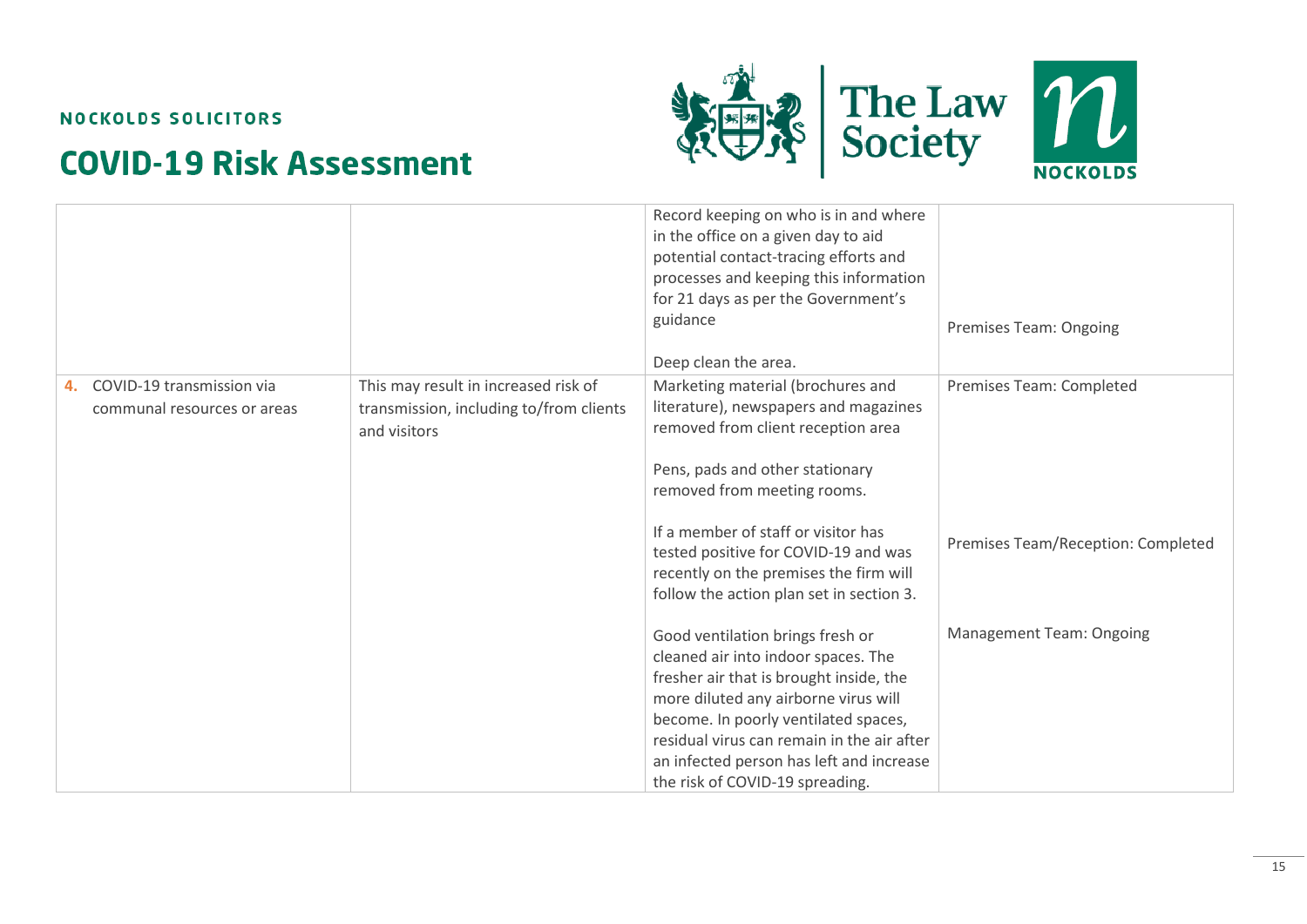



| You should maximise the supply of<br>fresh air in your premises. You can do<br>this through:                                                                                                                                                                                                                                                                                                                                                                                                                                                                                                                       |
|--------------------------------------------------------------------------------------------------------------------------------------------------------------------------------------------------------------------------------------------------------------------------------------------------------------------------------------------------------------------------------------------------------------------------------------------------------------------------------------------------------------------------------------------------------------------------------------------------------------------|
| Fully or partially opening windows,<br>$\mathcal{D}$<br>air vents and doors to improve<br>natural ventilation<br>If you use mechanical ventilation,<br>$\mathcal{Y}$<br>ensuring that your systems are set<br>to maximise fresh air and minimise<br>air recirculation. Maximising the<br>amount of fresh air your system<br>draws in or ensuring additional<br>fresh air will help avoid COVID-19<br>spreading<br>Identifying any poorly ventilated<br>$\mathcal{Y}$<br>spaces as part of your risk<br>assessment, and taking steps to<br>improve fresh air flow in these<br>areas (see below for further details) |
| You can also encourage the use of<br>outside space where practical, for                                                                                                                                                                                                                                                                                                                                                                                                                                                                                                                                            |
| higher risk activity such as exercise or                                                                                                                                                                                                                                                                                                                                                                                                                                                                                                                                                                           |
| when people are singing or raising their<br>voices.                                                                                                                                                                                                                                                                                                                                                                                                                                                                                                                                                                |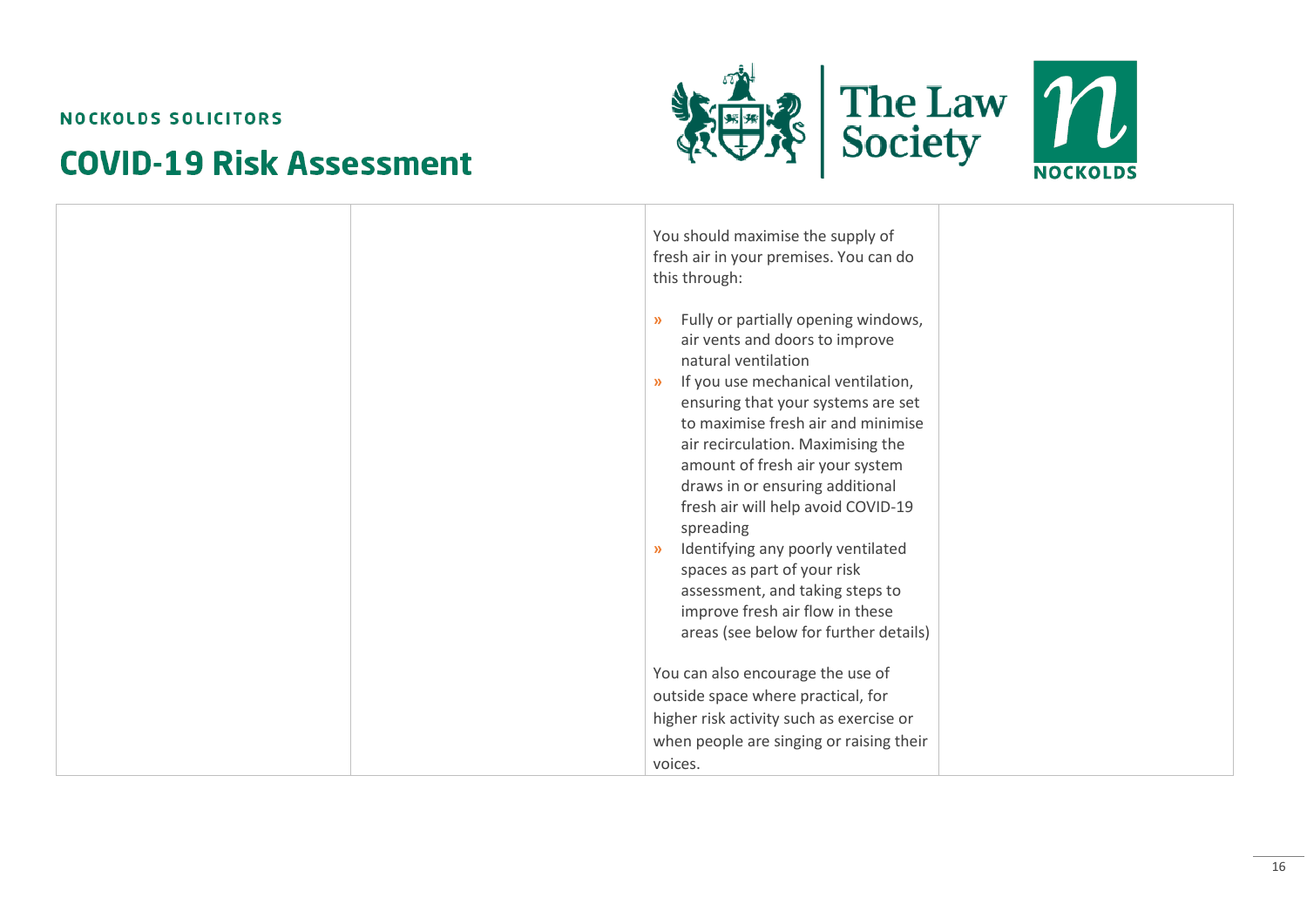



| 5. | COVID-19 transmission via                    | This may result in increased risk of                                                                             | Cleaning protocol is in place for all                                                                                                                                                                                                                                                                                                                                | Premises/Post Team/Reception:   |
|----|----------------------------------------------|------------------------------------------------------------------------------------------------------------------|----------------------------------------------------------------------------------------------------------------------------------------------------------------------------------------------------------------------------------------------------------------------------------------------------------------------------------------------------------------------|---------------------------------|
|    | mail/packages                                | transmission by handling of objects                                                                              | incoming mail and courier packages                                                                                                                                                                                                                                                                                                                                   | Ongoing                         |
|    |                                              |                                                                                                                  | Incoming documentation scanned<br>centrally and placed in post zone. Post<br>Team to follow required guidance on<br>use of PPE and infection control.<br>Where documents are handed to staff<br>in person. Staff advised to use gloves<br>and other PPE such as masks to scan<br>and place document in an envelope for<br>quarantine (wet wipes & masks<br>provided) | Post Team: Ongoing              |
|    |                                              |                                                                                                                  | Drop off and drop on zones should be<br>considered.                                                                                                                                                                                                                                                                                                                  | Post Team/Reception: Ongoing    |
| 6. | Mental health problems and poor<br>wellbeing | This may result from increased stress<br>caused by home-working and the<br>lockdown, potential bereavements,     | Signpost to <b>LawCare</b> resources and the<br>Law Society's mental health resources                                                                                                                                                                                                                                                                                |                                 |
|    |                                              | increased caring responsibilities,<br>elevated incidence of anxiety and<br>depression associated with isolation, | Increase volume of guidance materials<br>and resources available                                                                                                                                                                                                                                                                                                     | <b>Management Team: Ongoing</b> |
|    |                                              | concerns about personal and family<br>circumstances and job security                                             | Raise awareness on any Employee<br>Assistance Programme (EAP) offering<br>access to additional resources and<br>support. Internal guidance provided.                                                                                                                                                                                                                 | <b>Management Team: Ongoing</b> |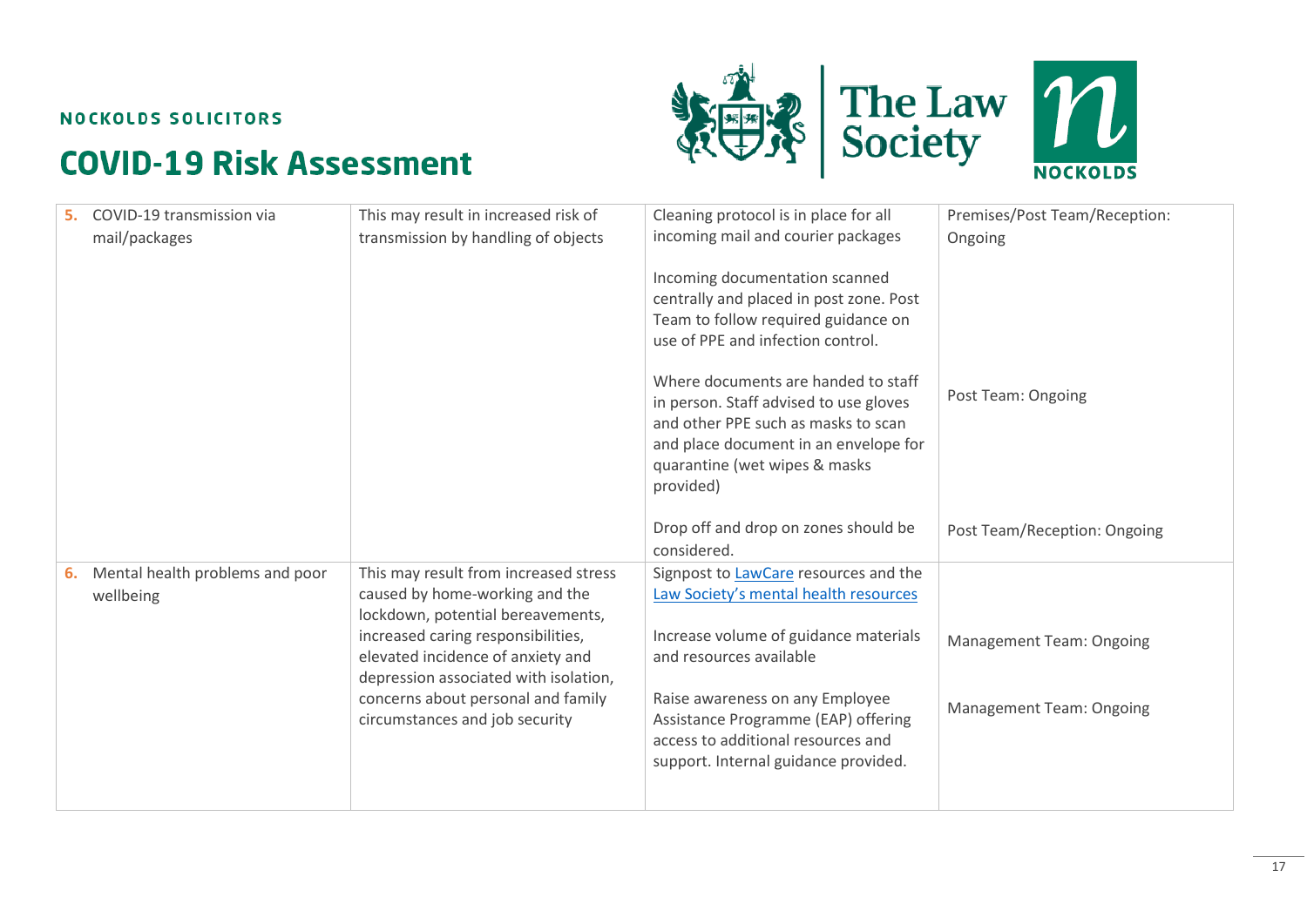



|                          | Staff members of BAME background<br>may feel more uncomfortable coming<br>back into the office                                              | Reiterate support available from<br>Mental Health First Aiders.<br>Adjust policies around home working<br>and leave-taking to support working<br>parents                                                                                                                           |                                 |
|--------------------------|---------------------------------------------------------------------------------------------------------------------------------------------|------------------------------------------------------------------------------------------------------------------------------------------------------------------------------------------------------------------------------------------------------------------------------------|---------------------------------|
|                          |                                                                                                                                             | Regular internal communications from<br>senior leadership emphasising self-care<br>and regular and inclusive<br>communication. The emphasis should<br>also be on honesty and transparency<br>about the difficulties the firm is facing<br>and how to best manage these<br>together | <b>Management Team: Ongoing</b> |
|                          |                                                                                                                                             | Regular communication of mental<br>health information and an open-door<br>policy for those who need additional<br>support<br>Provide assurance over measures taken<br>to protect employees' health and safety                                                                      | <b>Management Team: Ongoing</b> |
| Ergonomic injuries<br>7. | Sufficient equipment available for both<br>remote and office working<br>It may be difficult to perform<br>workspace risk assessments whilst | Virtual workplace risk assessment<br>module to be made available (if not<br>already).                                                                                                                                                                                              | Premises/IT Team: Ongoing       |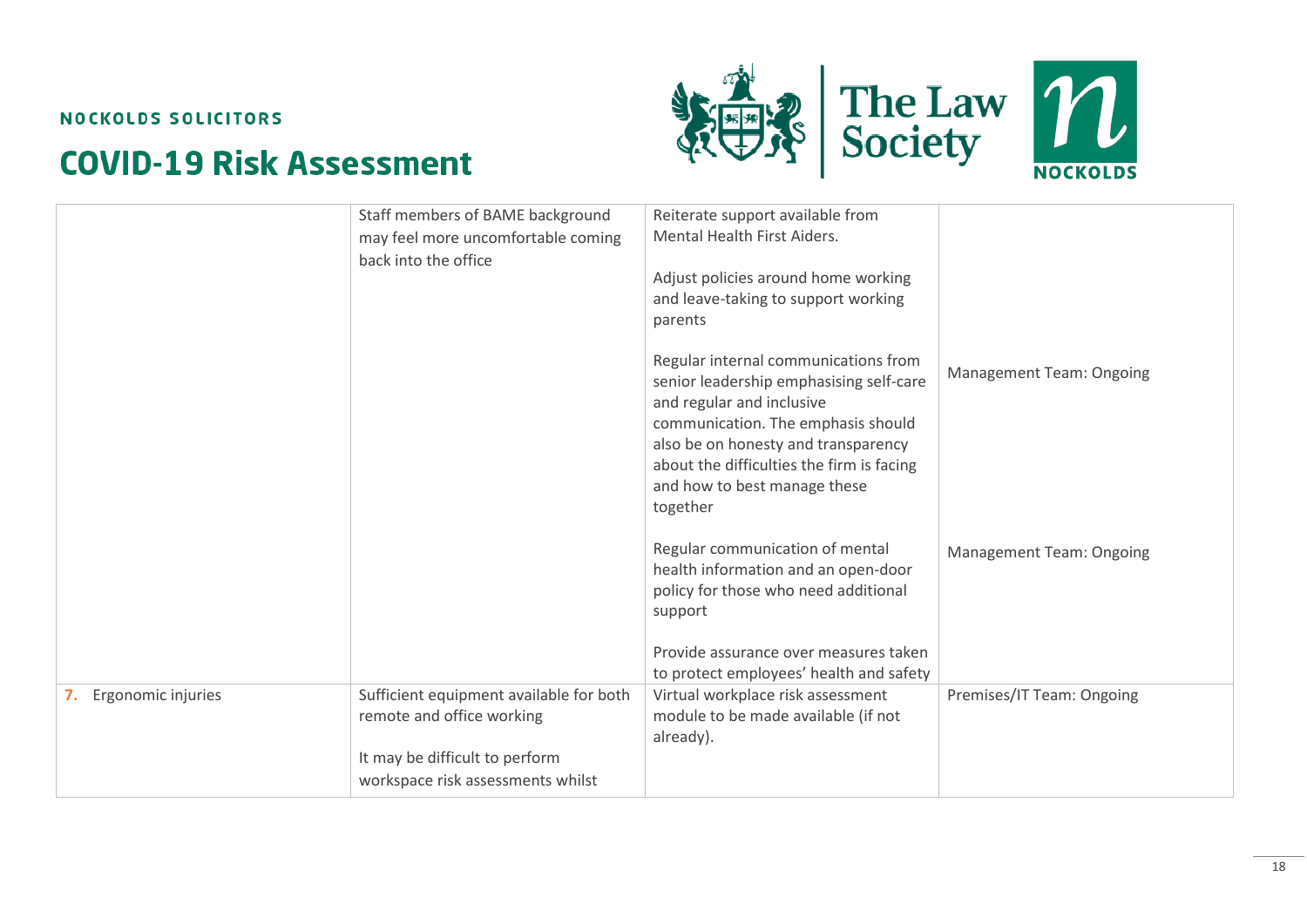



|                                                   | maintaining physical distancing or if<br>people sit in different locations each<br>time they are in the office                                                                                                                                                           | Where possible, people to be asked to<br>bring their more portable ergonomic<br>equipment (such as keyboards, wrist<br>supports or mice) with them when<br>working in the office. | <b>Management Team: Ongoing</b>                    |
|---------------------------------------------------|--------------------------------------------------------------------------------------------------------------------------------------------------------------------------------------------------------------------------------------------------------------------------|-----------------------------------------------------------------------------------------------------------------------------------------------------------------------------------|----------------------------------------------------|
| Public transport virus transmission<br>8.         | Crowded and unsanitary conditions on<br>public transport services                                                                                                                                                                                                        | Introduce an interest-free loan/subsidy<br>scheme that makes buying a bicycle<br>very cost-effective and provide ample<br>space for cycle storage on-site.                        | Management Team - Cycle to Work<br>Scheme in place |
|                                                   |                                                                                                                                                                                                                                                                          | If staff members need to travel (for<br>example to courts or to do site visits)<br>they should not share vehicles or taxis,<br>unless suitable distancing can be<br>achieved.     | Management Team: Include in<br>Guidance            |
| Safety and security at building<br>9.<br>entrance | There is a risk that individuals waiting<br>for extended periods of time at building<br>entrances due to physical distancing<br>and temperature checks experience<br>adverse weather-related health<br>impacts or could be subject to<br>opportunistic crime/harassment. | Staggered arrival times for those<br>attending the office should limit<br>congestion.<br>Staff encouraged to arrive early before<br>temperatures rise.                            | <b>Management Team: Ongoing</b>                    |
| 10. COVID-19 related stigma and<br>harassment     | Risk that there is an increase in<br>targeted harassment or stigma directed<br>at individuals who have been ill or are<br>from a specific ethnic background.                                                                                                             | Reporting channels to permit<br>investigation and where proven<br>appropriate misconduct procedures<br>followed.                                                                  | Partners/Management Team: Ongoing                  |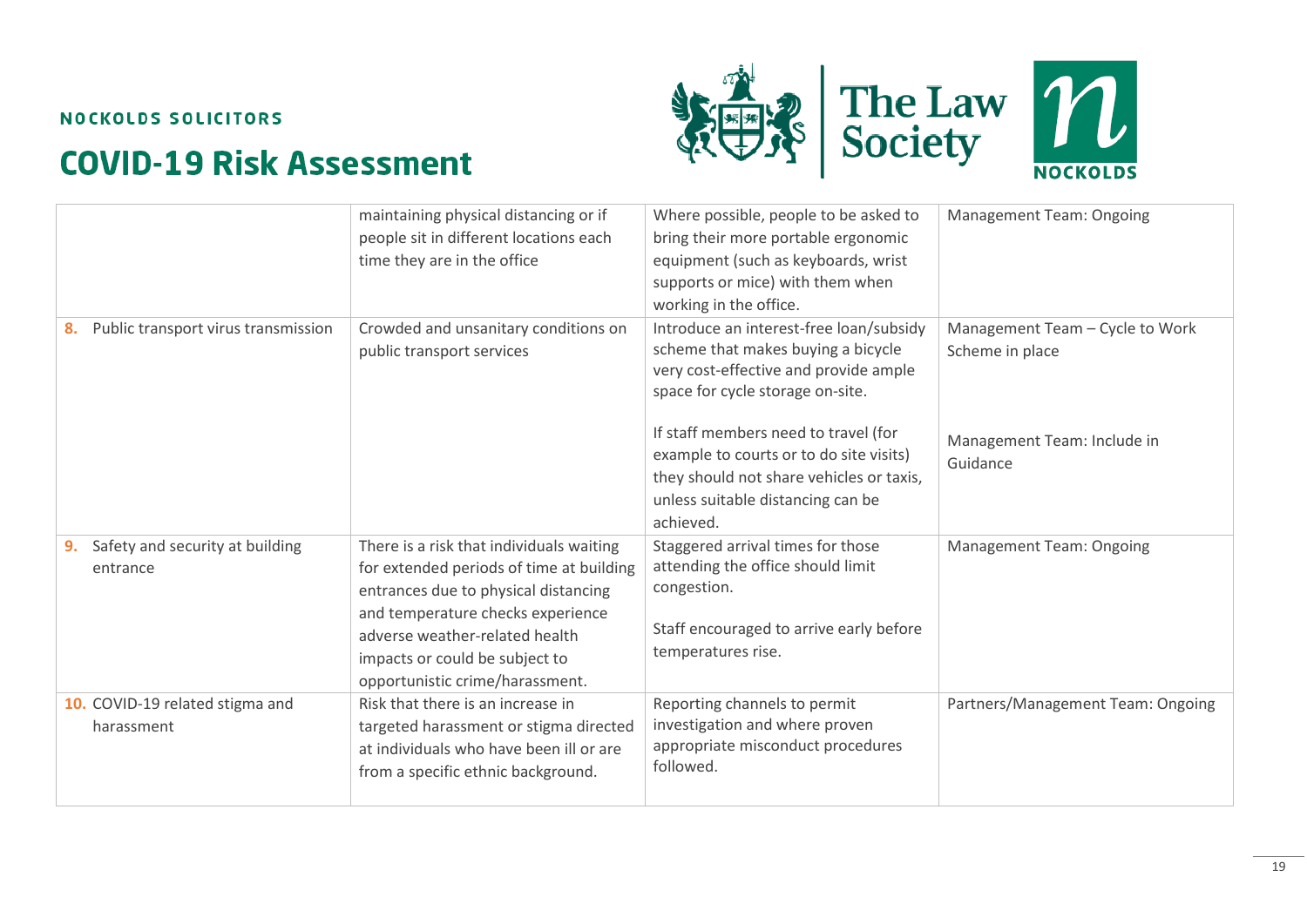



|                                                   |                                                                                                                   | Partners and managers to offer support<br>to staff who are affected by COVID-19<br>or have a family member affected.<br>Review the organisation's bullying and<br>harassment policy and remind<br>managers of it. | Partners/Management Team: Ongoing |
|---------------------------------------------------|-------------------------------------------------------------------------------------------------------------------|-------------------------------------------------------------------------------------------------------------------------------------------------------------------------------------------------------------------|-----------------------------------|
|                                                   |                                                                                                                   | Publish or signpost colleagues to facts<br>about COVID-19 to dispel myths.                                                                                                                                        | Partners/Management Team: Ongoing |
|                                                   |                                                                                                                   | Ensure senior figures in the<br>organisation issue and support<br>messages about values and diversity<br>and inclusion.                                                                                           | <b>Management Team: Ongoing</b>   |
|                                                   |                                                                                                                   | Reminder training on unconscious bias.                                                                                                                                                                            |                                   |
| 11. Non-compliance with government<br>regulations | Risk that a member of the firm ignores<br>firm's guidance                                                         | Communicate the importance of the<br>adherence to the rules.                                                                                                                                                      | <b>Management Team: Ongoing</b>   |
|                                                   |                                                                                                                   | Stricter enforcement of rules against<br>people continuing to attend the office<br>while feeling unwell.                                                                                                          | HR & Management Team              |
| 12. Impact on protected characteristics           | Be aware of the impact measures you<br>are taking might have on protected<br>characteristics and take appropriate | Liaise with staff groups to inform the<br>measures you are taking.                                                                                                                                                | <b>Management Team: Ongoing</b>   |
|                                                   | action to mitigate that impact.                                                                                   | Conduct an equality impact assessment<br>on new measures.                                                                                                                                                         | <b>Management Team: Ongoing</b>   |